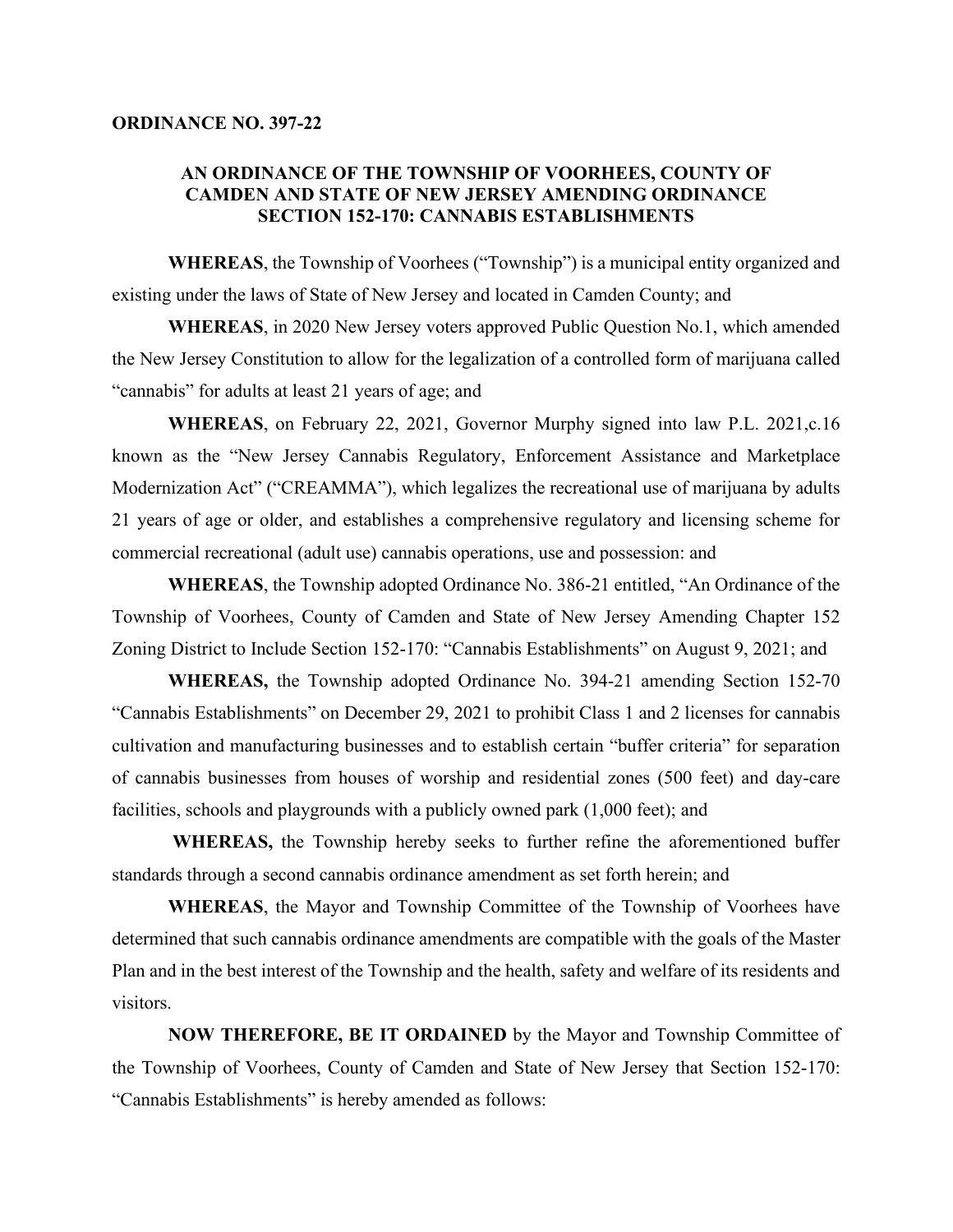Section 1. Section 152-174 entitled, "Conditions of Site Development Standards" shall be amended, in part, as follows:

> 3. No Cannabis Establishments shall be located within 500 feet of a house of worship or the boundaries of the Medium Density Residential (MDR), Rural Residential (RR), R-10 Residential, Senior Housing (SH) and Cluster Residential (CR) Zoning Districts. 6. No cannabis establishment shall be located within 1,000 feet of a day-care facility, school or playground that is within a publicly owned park. For purposes of this subsection, a public playground shall mean only that improved area within a public park and not the public park itself designed, equipped and set aside by the Township for play of six or more children under the age of 18 which is not intended for use as an athletic playing field or athletic court and shall include any play equipment such as swings, slides, and sand boxes whether or not fenced in or surrounded by other physical barriers. For purposes of this subsection, a school shall mean an educational facility in which 50% or more of the building is utilized strictly for classroom instruction for students ages 18 and under.

> 7. The buffer standards in Subsections 3 and 6 above shall not apply to lots on the opposite side of a four-lane divided highway from the cannabis establishment.

> 8. For the Town Center (TC) Zoning District, the buffer standards of Sections 3 and 6 herein shall be applied from the perimeter of the cannabis establishment; for interpretative purposes the cannabis establishment shall be defined as the dispensary building and its related site improvements, including parking lot area, and entrance driveway. The applicant shall submit a written certification from a New Jersey licensed civil engineer that the property in the TC Zone is compliant to the buffer requirements of Subsections 3 and 6 herein.

Section 3. The following subsection is hereby added:

"Section 152-175 Enforcement" The administration, approval process, permitting and enforcement of this Ordinance shall be the same as all other land use and development matters as set forth in the Voorhees Township Code including, but not limited to Chapter 156 of the Voorhees Township Code entitled, Establishment, Administration and Enforcement of Planning and Zoning."